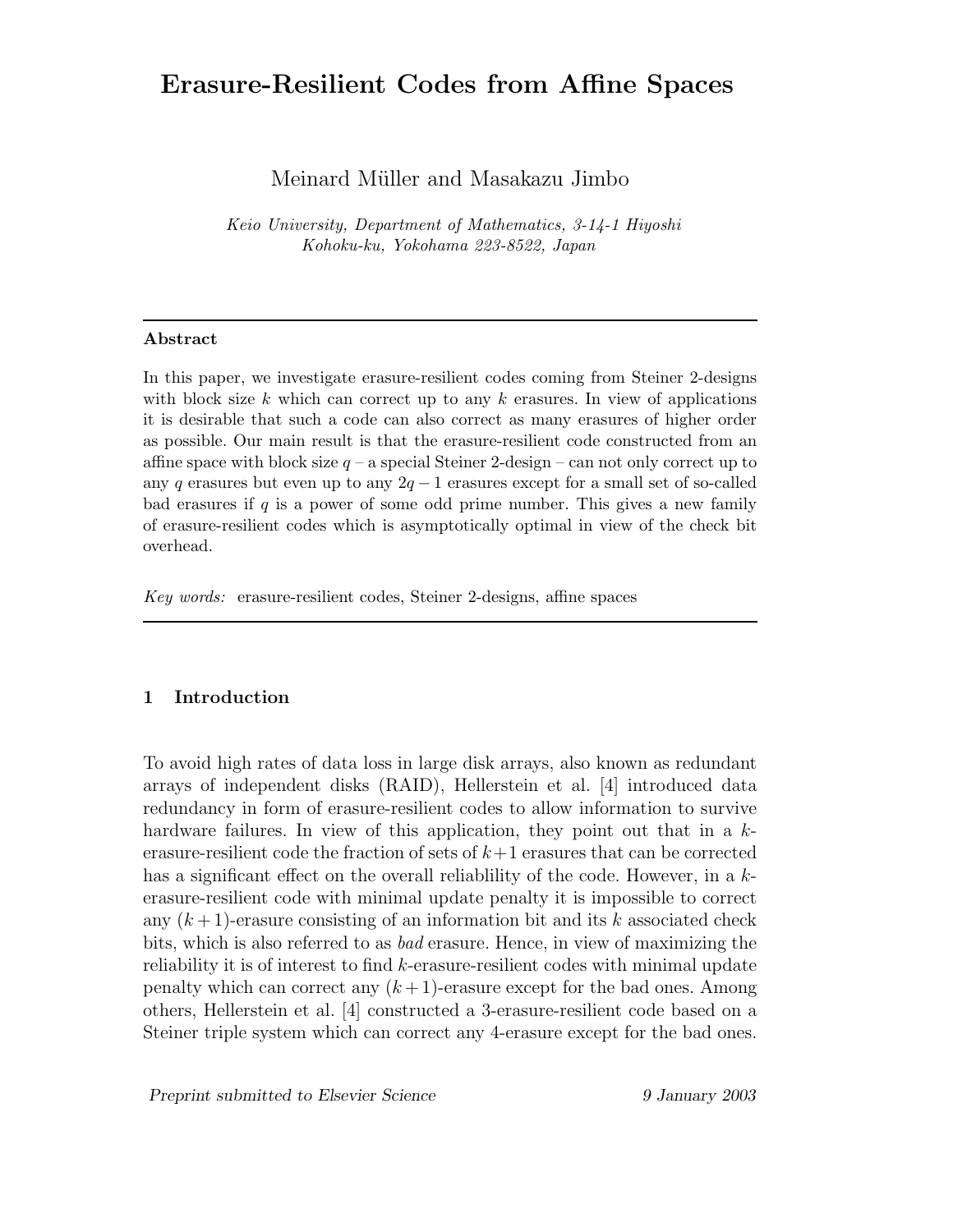Chee et al. [2] extended this concept by introducing the notion of  $(k, \ell)$ -erasureresilient codes,  $k < \ell$ . By definition, such codes are k-erasure-resilient codes which can correct up to any  $\ell$  erasures except for the bad ones. In their paper, Chee et al. investigated  $(k, \ell)$ -erasure-resilient codes from a set systems point of view, gave several constructions based on combinatorial designs and proved some upper and lower bounds concerning the asymptotical behaviour of the check bit overhead.

In this paper, we investigate erasure-resilient codes coming from Steiner 2 designs extending the results mentioned above of Hellerstein et al. [4]. Our main result is that affine spaces, which constitute a special class of Steiner 2 designs, over some ground field of odd order  $q$  lead to  $q$ -erasure-resilient codes which can correct up to any  $2q - 1$  erasures except for the bad ones (Theorem 4.2). This gives a new family of erasure-resilient codes which, as it turns out, satisfies the upper asymptotic bound concerning the check bit overhead given in the paper by Chee et. at. [2] and, hence, is optimal in this respect.

For some background information concerning the RAID-application and a detailed account on erasure-resilient codes we refer the reader to the literature [2–4]. In Section 2, we summarize the necessary coding theoretic background and introduce in Section 3 the codes coming from Steiner 2-designs. In Section 4, we prove our main result (Theorem 4.2), which is based on affine spaces over some ground field of odd order. We conclude this paper by proving that this construction does not work any longer when the ground field is of even order (Theorem 4.6). In this case there are actually  $(q+1)$ -erasures which are not bad.

## **2 Background from Coding Theory**

In this section, we summarize the necessary facts from coding theory. Further details and references can be found in [2,4]. Let  $m, c \in \mathbb{N}$  and let  $GF(2)$  denote the field with two elements. A *systematic binary linear*  $(m + c, m)$ -code is a linear injection  $\gamma : GF(2)^m \to GF(2)^{m+c}$  such that an information  $x \in GF(2)^m$ appears unchanged in the first m bits – the so-called *information bits* – of the corresponding code vector  $\gamma(x)$ . The remaining c bits are referred to as check bits which can be computed as the parity of subsets of information bits. Each such code can be defined in terms of a  $c \times (m + c)$ -control matrix or parity check matrix,  $H = [C|I]$ , where I denotes the  $c \times c$  identity matrix and C is a  $c \times m$  matrix. The codewords in the code are the vectors  $y \in \mathrm{GF}(2)^{m+c}$ satisfying the equation  $Hy = 0$ .

An unreadable bit of a codeword is called an *erasure*, i.e., an erasure is a defective bit or error where the position of this bit is known. It is a well known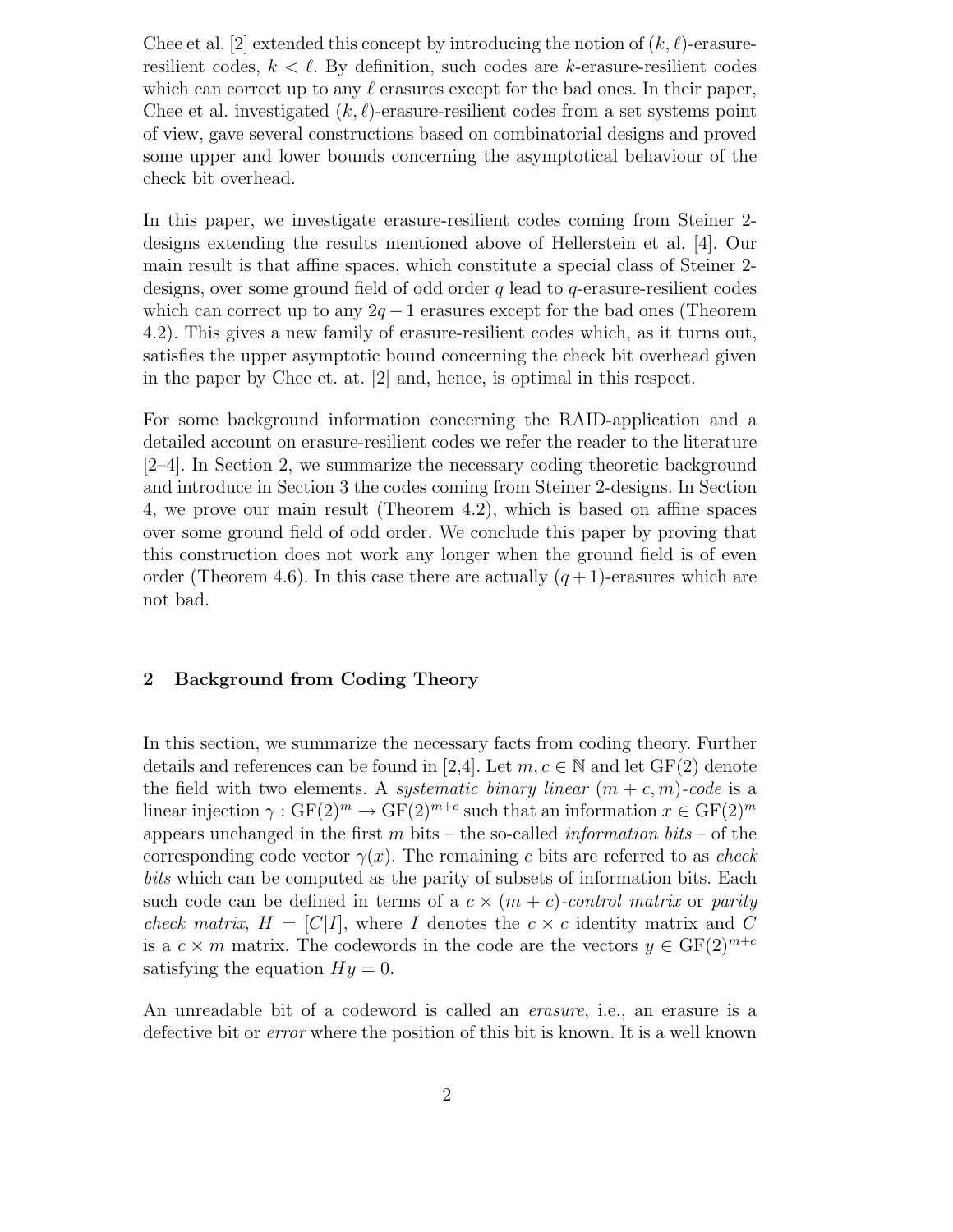fact that a code can *detect* up to any k errors,  $k \in \mathbb{N}$ , iff it can *correct* up to any k erasures. In terms of the parity check matrix  $H$  this is equivalent that any set of  $k$  columns from  $H$  are linearly independent considered as vectors over  $GF(2)$  (see [4]). A code with this property is called a k-erasure-resilient code and will be abbreviated as  $[m, c, k]$ -ERC or just k-ERC if the parameters m and c are not important in the context.

In view of the RAID-application one important metric in erasure-resilient codes is the *update penalty*. In terms of the matrix  $H$  it can be defined as the maximum over the weights of the colums of  $H$ . It follows easily that the update penalty of an  $k$ -ERC is at least k. Hence, with respect to this metric, a k-ERC with parity check matrix  $H = [C|I]$  is optimal if all columns of C have precisely weight  $k$ . From here on we consider only those  $k$ -ERC for which the the update penalty is  $k$ , i.e., the minimum possible. Note that in such codes it is impossible to correct the set of all  $(k+1)$ -erasures. In particular, because every information bit is associated with  $k$  check bits, it is impossible to correct the set of  $(k+1)$ -erasures consisting of an information bit and its k check bits. This leads to the following defintion.

**Definition 2.1** A t-erasure,  $t \geq k+1$  is bad if it includes the failure of an information bit and all of its k associated check bits.

In view of a high reliability of the code it is desirable that a k-ERC can correct as many  $\ell$ -erasures,  $\ell > k$ , as possible. This leads to the following definition introduced in [2].

**Definition 2.2** Let  $\ell \geq k$ . An  $[m, c, k, \ell]$ -ERC is an  $[m, c, k]$ -ERC which can correct all t-erasures, for  $k + 1 \le t \le \ell$ , except for the bad t-erasures.

Again we write  $(k, \ell)$ -ERC for  $[m, c, k, \ell]$ -ERC if the parameters m and c are not of importance. In terms of the parity-check matrix an  $(k, \ell)$ -ERC can be characterized as in the following Lemma whose proof can be found in [2].

**Lemma 2.3**  $H = [C|I]$  is the parity-check matrix of a  $(k, l)$ -ERC if and only if for every t columns,  $c_1, \ldots, c_t$  of C, where  $2 \le t \le \ell$ , the vector  $\boldsymbol{x} = \bigoplus_{i=1}^t c_i$ has weight at least  $\ell + 1 - t$ .

## **3 Erasure-Resilient Codes from Steiner** 2**-Designs**

Erasure-resilient codes are closely related to combinatorial designs. To fix the notation we summarize the required facts from design theory and refer for further details to the standard literature such as [1]. In particular, we introduce Steiner 2-designs which are the basis for the erasure-resilient codes we are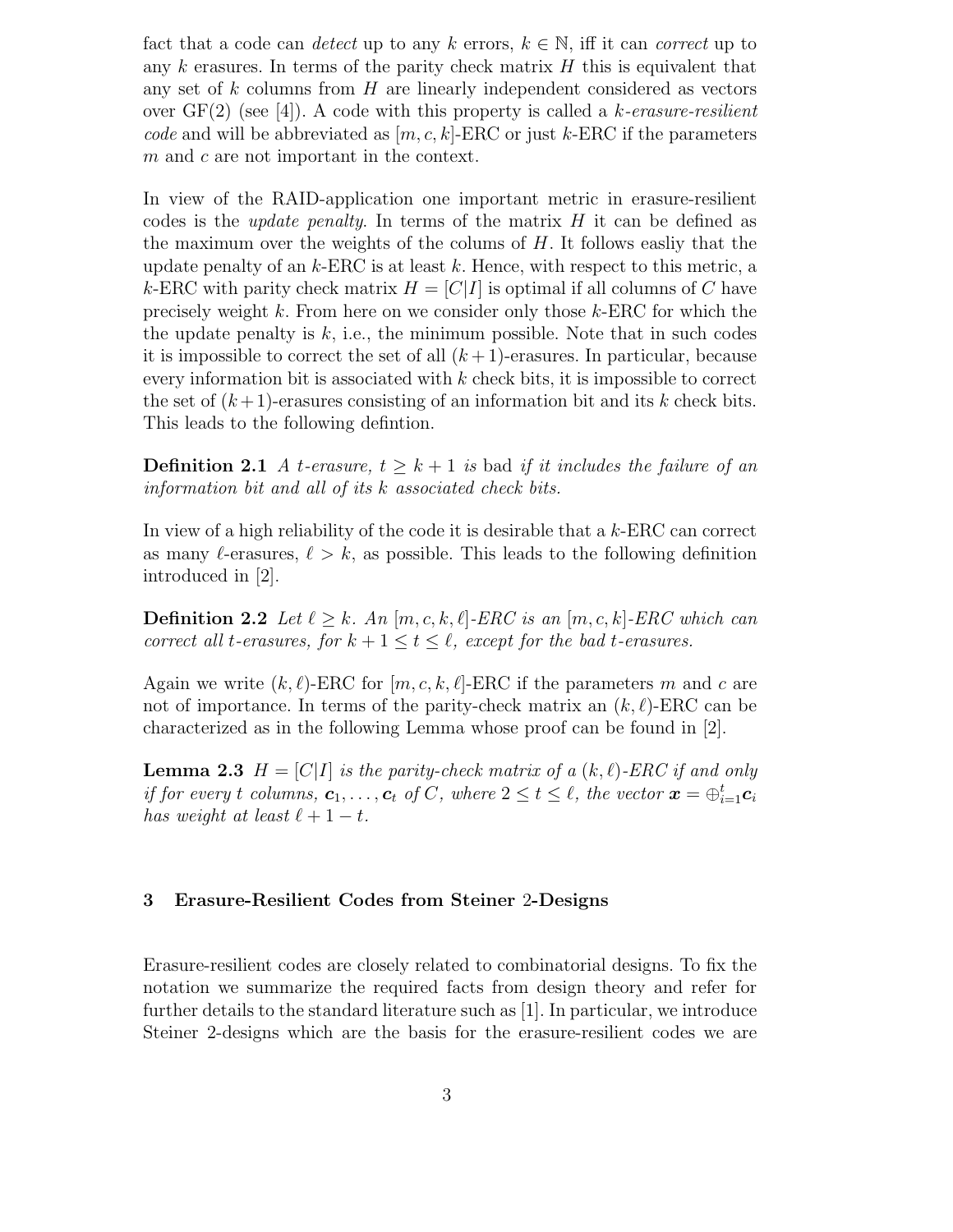interested in.

Let X be a finite set. A set system is a pair  $(X, \mathcal{A})$ , where  $\mathcal{A} \subseteq 2^X$ . The order of the set system is  $|X|$ . The elements of X are called *points* and the elements of A are called blocks. A set system  $(X, \mathcal{A})$  is called k-uniform if for any block  $A \in \mathcal{A}$ ,  $|A| = k$  holds. The *replication number* of a point  $x \in X$ is  $r_x := |\{A \in \mathcal{A} | x \in A\}|$ . The following definition will be used extensively throughout the rest of this paper.

**Definition 3.1** Let  $(X, \mathcal{A})$  be a set system. A point  $x \in X$  is called odd (even) if the replication number  $r_x$  is odd (even). With  $odd(X, \mathcal{A})$  we will denote the number of odd points in X.

If the underlying set  $X$  is clear from the context, we will often speak of a set system A and write  $odd(A)$  instead of  $odd(X, \mathcal{A})$ . With a given a parity-check matrix  $H = [C|I]$  of an  $[m, c, k]$ -ERC one can associate a set system  $(X, \mathcal{A})$ , where  $X = \{1, \ldots, c\}, |\mathcal{A}| = m$ , and A contains precisely the supports of the columns of C as blocks. We also call  $(X, \mathcal{A})$  the set system of the erasureresilient code which is obviously k-uniform. In terms of set systems Lemma 2.3 can be reformulated as follows (see also [2]).

**Lemma 3.2**  $(X, \mathcal{A})$  is the set system of a  $(k, \ell)$ -ERC if and only if for every t blocks,  $A_1, \ldots, A_t$  of  $A$ , where  $2 \le t \le \ell$ , one has  $odd({A_1, \ldots, A_t}) \ge \ell+1-t$ .

A k-uniform set system  $(X, \mathcal{A})$  of order v is called a *Steiner 2-design*, denoted as  $S(2, k; v)$ , if every pair of distinct points of X is contained in exactly one block of A. From such a Steiner 2-design one can obtain an erasure-resilient code with parity-check matrix  $H = [C|I]$  by defining  $C = (c_{i,j})$  to be the incidence matrix of  $(X, \mathcal{A})$ , i.e., if  $X = \{x_1, \ldots, x_v\}$  and  $\mathcal{A} = \{A_1, \ldots, A_b\}$ , then  $c_{i,j} = 1$  in case  $x_i \in A_j$  and otherwise  $c_{i,j} = 0, 1 \le i \le v, 1 \le j \le b$ . In the following, this code will be simply referred to as  $S(2, k; v)$ -Steiner code.

**Lemma 3.3** An  $S(2, k; v)$ -Steiner design is a  $[b, v, k]$ -ERC with  $b = \frac{v(v-1)}{k(k-1)}$ .

**Proof:** Let  $H = [C|I]$  be the parity check matrix of the Steiner code  $(X, \mathcal{A})$ . Since each block of  $(X, \mathcal{A})$  consists of k points, every column of C has weight k. Furthermore, it is a well known fact from design theory that the number b of blocks of any  $S(2, k; v)$  is as stated in the lemma (see [1]). Let  $\mathcal{B} \subseteq \mathcal{A}$ denote a subset consisting of t blocks,  $2 \le t \le k$ . By definition, any pair of two distinct points is contained in exactly one block, i.e., two distinct blocks have at most one point in common. From this follows easily

odd(
$$
\mathcal{B}
$$
)  $\geq t \cdot k - \sum_{i=1}^{t-1} 2i = t \cdot k - t \cdot (t-1) = t \cdot (k-t+1) \geq k-t+1.$ 

Lemma 3.2 with  $\ell = k$  finishes the proof.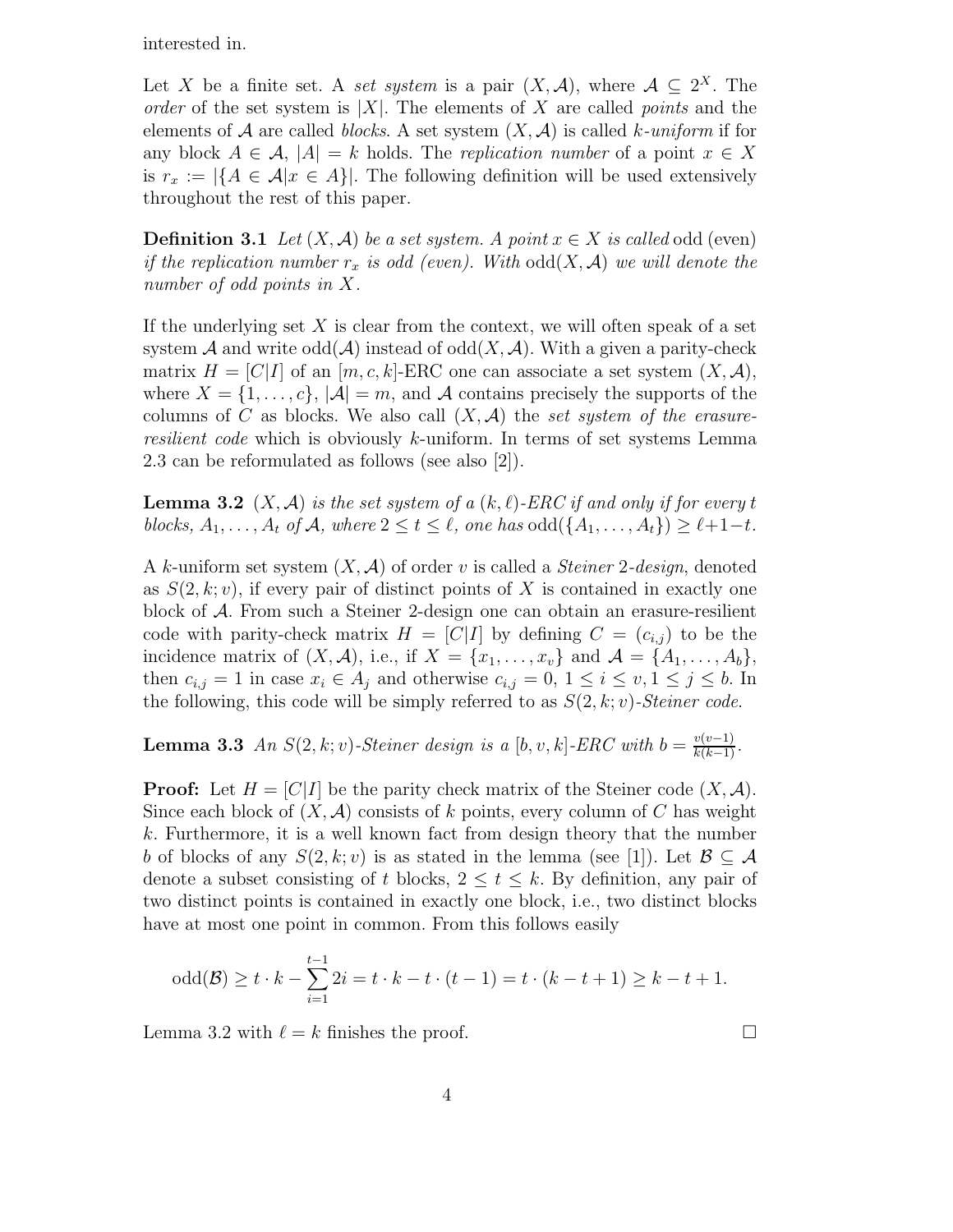In general, Steiner codes are not  $(k, k + 1)$ -ERC, i.e., there are uncorrectable  $(k + 1)$ -erasures which are not bad. In the proof of Theorem 4.6 we will construct such examples. For a more special class of Steiner 2-designs, however, one has a much higher erasure-correcting capability as is shown in the next section.

#### **4 Erasure-Resilient Codes from Affine Spaces**

For any prime power q and natural number  $n \geq 2$  there is the following well-known standard construction for Steiner 2-designs. Let  $GF(q)$  be the Galois field of order q. Define the set of points  $X$  to be an n-dimensional vector space over  $GF(q)$ . Let A be the set of cosets of one-dimensional subspaces of X. In this case, the blocks are also called lines. Then one readily shows that  $(X, \mathcal{A})$  is an  $S(2, q; q^n)$  (see [1]). Coming from an *n*-dimensional affine space these Steiner 2-design, also denoted by  $AG_1(n,q)$ , have nice "geometric" properties. Two lines of  $A$  are said to be *parallel* iff they are cosets of the same one-dimensional subspace of  $X$ . This defines an equivalence relation on  $A$ , where each equivalence class forms a so-called *parallel class* containing each point of  $X$  exactly once. Furthermore, note that two lines of  $A$  intersect each other iff they lie in the same plane (coset of a two-dimensional subspace of  $X$ ) and are non-parallel. To prove the main result (Theorem 4.2) of this paper the following lemma will be useful, which gives a lower bound on the number of odd points for certain subsystems of lines.

**Lemma 4.1** Let q be an odd prime power and let  $\mathcal{B} = \{B_1, \ldots, B_t\}, t \geq 2$ , be any subsystem of lines of the Steiner 2-design  $AG_1(2,q)$ . Suppose there is a parallel class P of  $AG_1(2,q)$  such that  $s := |\mathcal{B} \cap \mathcal{P}| < q$  and  $t - s$  is odd. Then  $odd(\mathcal{B}) \geq q - s$ . Furthermore, at least  $q - s$  odd points of  $\mathcal B$  lie on lines of  $\mathcal{B}\setminus\mathcal{P}$ .

**Proof:** Let  $\mathcal{B}, \mathcal{P},$  and s as postulated in the lemma. With a suitable enumeration we may assume  $\mathcal{B} \cap \mathcal{P} = \{B_1, \ldots, B_s\}$ . There are  $q - s$  lines in  $\mathcal{P} \setminus \mathcal{B}$ . Fix any such line  $P \in \mathcal{P} \setminus \mathcal{B}$ . Note that any line  $B_i$ ,  $s + 1 \leq i \leq t$ , intersects P in exactly one point. Now, we proceed stepwise. Starting with the empty set we add in the *i*th step,  $i = 1, \ldots, t$ , the line  $B_i$ . Define  $a_i, 1 \leq i \leq t$ , to be the number of odd points of  $\{B_1,\ldots,B_i\}$  lying on P. Then, clearly  $a_i = 0$  for  $i = 1, \ldots, s$  and  $a_{s+1} = 1$ . In step  $i, s+1 \leq i \leq t$ , there are two possibilities:

- $B_i$  intersects P in some odd point of  $\{B_1,\ldots,B_{i-1}\}\$ . Then  $a_i = a_{i-1} 1$ .
- $B_i$  intersects P in some even point of  $\{B_1,\ldots,B_{i-1}\}\$ . Then  $a_i = a_{i-1} + 1$ .

In any case  $a_i + 1 \equiv a_{i-1} \mod 2$ . Therefore, since  $a_{s+1} = 1$  and  $t - s$  is odd by assumption,  $a_t$  is odd as well. In other words, there is an odd number of odd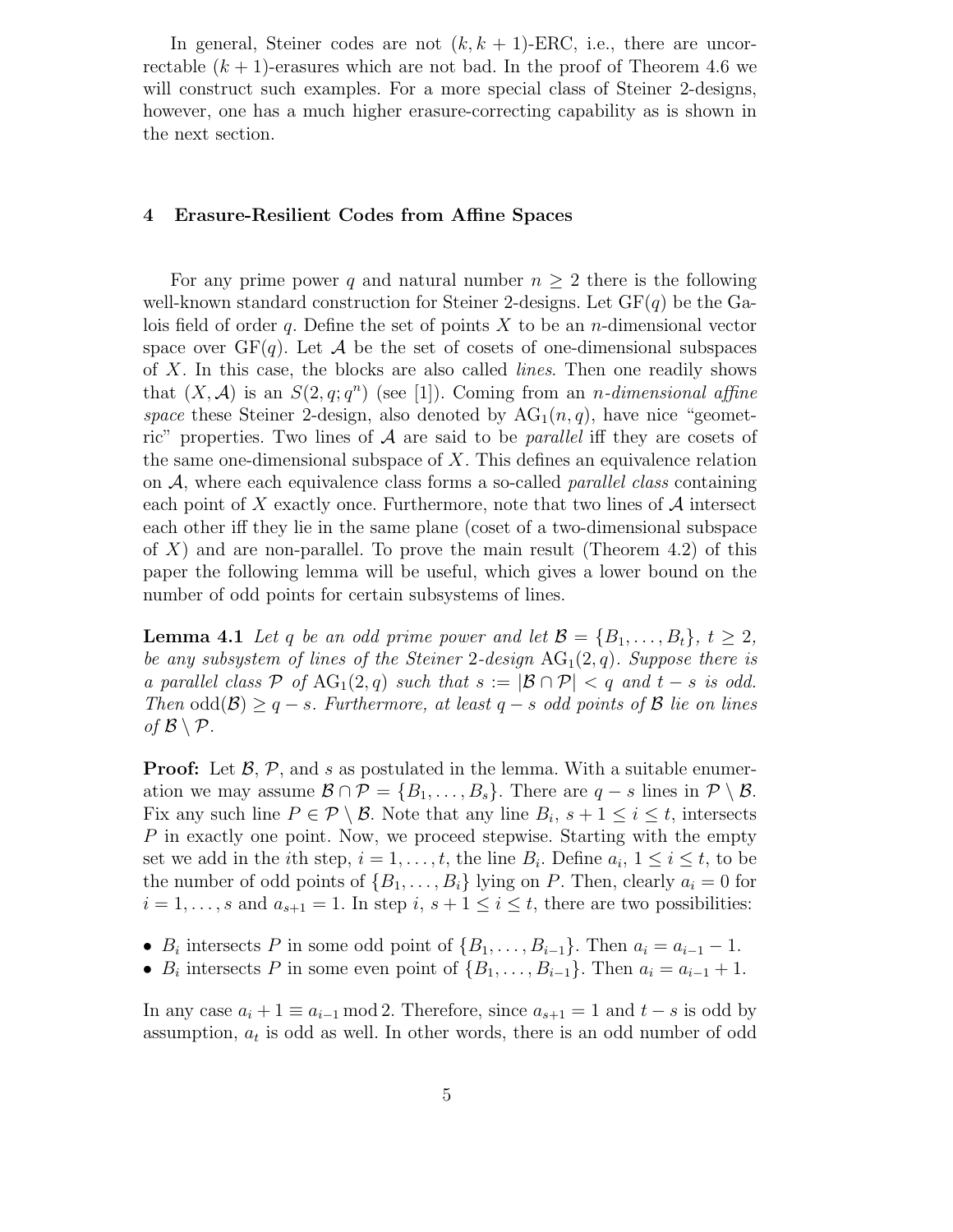points of  $\beta$  lying on P, in particular there is at least one such point. Since there are  $q - s$  choices for  $P \in \mathcal{P} \setminus \mathcal{B}$ , the assertions of the lemma follow.  $\Box$ 

In an  $AG_1(n, q)$ -Steiner code there are obviously non-bad 2q-erasures which are not corrigible. For example, just take the subsystem consiting of  $2q$  lines of two distinct parallel classes of  $AG_1(2,q)$  considered as a subspace of  $AG_1(n,q)$ , where any point has clearly replication number two. Therefore, in view of erasure-correcting capability the next theorem gives the best possible result one may expect. It also generalizes a result of Hellerstein et al. [4], where the existence of an  $S(2,3;3^n)$ ,  $n \in \mathbb{N}$ , which is an  $(3,4)$ -ERC is shown.

**Theorem 4.2** Let q be an odd prime power and  $n \geq 2$  a natural number. Then the AG<sub>1</sub>(n, q)-Steiner code is an [m, c, q, 2q – 1]-ERC with  $m = q^{n-1} \cdot \frac{q^{n-1}}{q-1}$  and  $c = q^n$ .

**Proof:** The formulas for m and c follow from the definition of  $AG_1(n,q)$  and Lemma 3.3. In view of Lemma 3.2, we have to prove that for any set  $\beta$  of t lines of  $AG_1(n,q)$ , where  $2 \le t \le 2q-1$ , one has  $odd(\mathcal{B}) \ge 2q-t$ . Fix such a t and  $\mathcal{B} = \{B_1, \ldots, B_t\}$  for the rest of the proof, which will be split up into three cases: Case 1:  $n = 2, t$  odd, Case 2:  $n = 2, t$  even, and Case 3:  $n > 2$ .

**Case 1**  $(n = 2, t \text{ odd})$ : Since q is assumed to be an odd prime power  $q + 1$  is even. Since the number of parallel classes in  $AG_1(2, q)$  is  $q+1$  and t is odd, there is at least one parallel class containing an even number of lines of  $\beta$ . Under all such parallel classes containing an even number of lines of  $\beta$  pick a parallel class, call it  $P$ , which is minimal with respect to this number, call it s. Then either  $s = 0$  or all parallel classes contain at least one line of  $\beta$ . Therefore,  $s \leq \max\{0, t - q\}$  in any case. In the case when  $2 \leq t < q$ , we can argue as in the proof of Lemma 3.3 to get odd( $\mathcal{B}$ )  $\geq t \cdot (q - t + 1) \geq 2 \cdot (q - t) + t = 2q - t$ . In the case when  $t \geq q$ , we can apply Lemma 4.1 (since  $t - s$  is odd) to get  $odd(\mathcal{B}) \geq q - s \geq q - (t - q) = 2q - t.$ 

**Case 2** ( $n = 2$ , t even): We distinguish two cases. In the first case the number  $|\mathcal{P} \cap \mathcal{B}|$  is even for any parallel class P of AG<sub>1</sub>(2, q). Then we can partition the lines of  $\mathcal{B}$  into  $j = \frac{t}{2}$  pairs of lines, where each pair is contained in a parallel class. If  $j = 1$ , then  $odd(\mathcal{B}) = 2q \geq 2q - t$ . If  $j > 1$ , then the four lines of any two of the  $j$  pairs have at most 4 intersection points. From this follows (just as in the proof of Lemma 3.3):

odd(
$$
\mathcal{B}
$$
)  $\geq j \cdot 2q - \sum_{i=1}^{j-1} 4i = 2(jq - j(j - 1)) = j(2q - 2j + 2)$   
 $\geq 2q - 2j + 2 \geq 2q - t$ ,

where we used  $2q - 2j + 2 \geq 0$ . In the second case there is at least one parallel class P of AG<sub>1</sub>(2, q) such that  $s := |\mathcal{P} \cap \mathcal{B}|$  is odd and therefore  $t - s$  as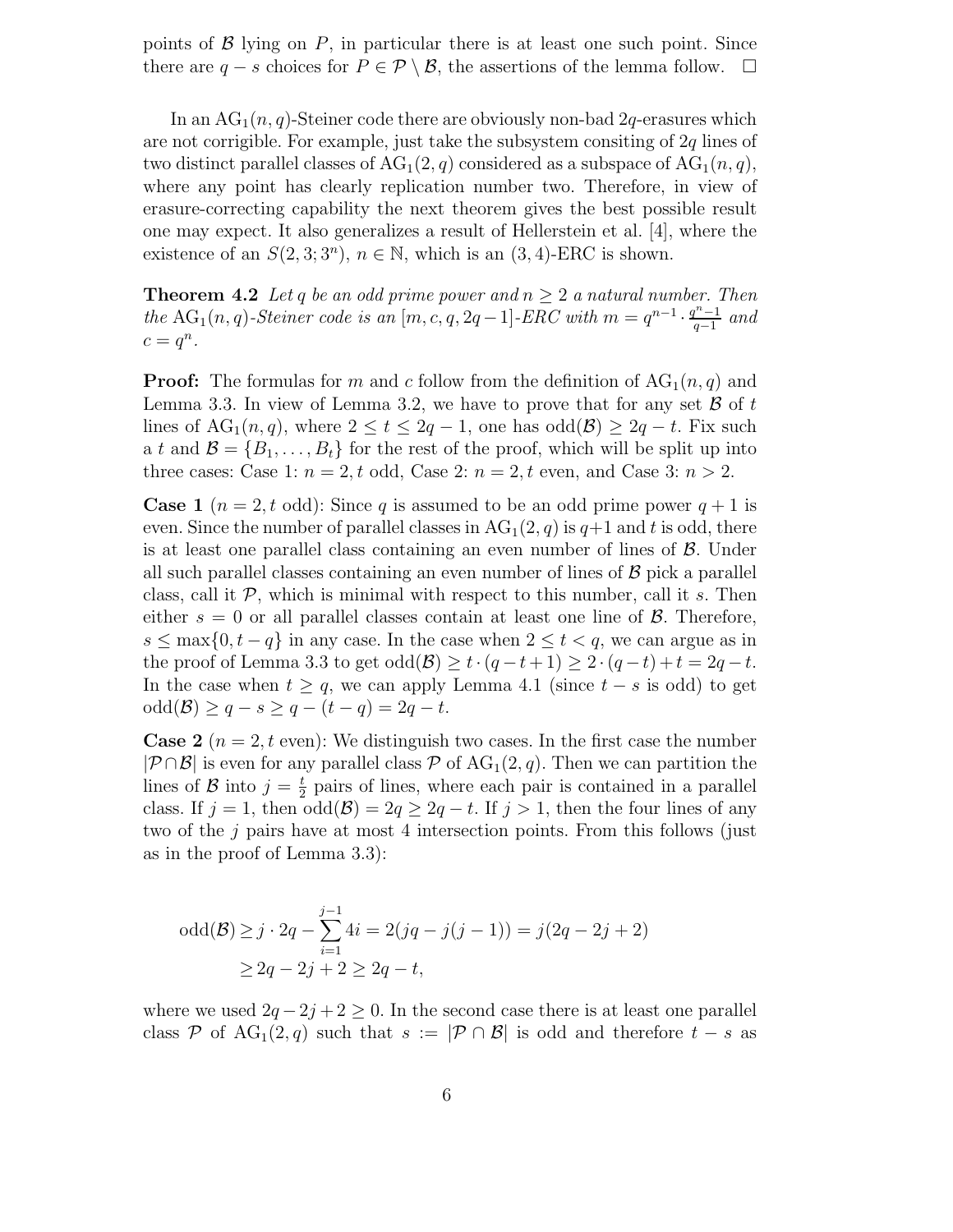well. If  $s \leq t - q$  we get  $odd(\mathcal{B}) \geq q - s \geq q - (t - q) = 2q - t$  applying Lemma 4.1 just as in Case 1. Now, suppose  $s > t - q$ . Each line of  $\mathcal{B}\setminus\mathcal{P}$ intersects each line of  $\mathcal{B} \cap \mathcal{P}$  in exactly one point. Therefore, there are at most  $|\mathcal{B} \setminus \mathcal{P}| \cdot |\mathcal{B} \cap \mathcal{P}| = (t - s) \cdot s$  distinct intersection points of lines of  $\mathcal{B}$  lying on some line of  $\mathcal{B} \cap \mathcal{P}$ . But then there are at least  $s \cdot q - (t-s) \cdot s$  odd points of  $\mathcal{B}$ lying on lines of  $\mathcal{B} \cap \mathcal{P}$ . Furthermore, since  $t - s$  is odd, there are by Lemma 4.1 another  $q - s$  odd points of B lying on lines of  $\mathcal{B}\setminus\mathcal{P}$ . Altogether, we get

odd(
$$
\mathcal{B}
$$
)  $\geq s(q - t + s) + q - s \geq q - t + s + q - s = 2q - t$ ,

where we used  $q - t + s > 0$  and  $s \geq 1$ .

**Case 3**  $(n > 2)$ : In case all lines of  $\beta$  lie in a common plane, we may assume – by applying a suitable affine transformation – that this plane is just the one spanned by the first two coordinates. This reduces the problem to the case  $n = 2$ . In case  $t = 2$ , obviously  $odd(\mathcal{B}) \geq 2q - t$ . Hence, we are left with the case where there are at least three lines of  $\beta$  not lying on a plane. We may assume that there are two lines, say  $B_1$  and  $B_2$ , intersecting each other since otherwise trivially odd( $\mathcal{B}$ ) ≥ 2q – t. Let j, 2  $\leq$  j  $\leq$  t – 1 be the number of lines in  $\mathcal B$  lying on the plane P spanned by  $B_1$  and  $B_2$ . Renumbering the lines of B we may assume that these lines are  $B_1, \ldots, B_j$ . We distinguish two cases. In the first case let  $j>q$ . Since  $B_t$  intersects P in at most one point, the set system  $\{B_1,\ldots,B_i,B_t\}$  has at least  $q-1$  odd points on  $B_t \backslash P$ . Any other line  $B_i, j < i < t$  intersects  $B_t$  in at most one point, i.e., odd $(\mathcal{B}) \ge (q-1)-(t-j-t)$ 1) > 2q − t. In the second case let  $j \leq q$ . Then  $odd({B_1, \ldots B_j}) \geq j(q-j+1)$ which follows just as in the proof of Lemma 3.3. Furthermore, since any other line  $B_i, j \lt i \leq t$  intersects P in at most one point, we get

odd(B) 
$$
\geq j(q-j+1) - (t-j) = -j^2 + j(q+2) - t
$$
  
= -(j-q)(j-2) + 2q - t  $\geq 2q - t$ ,

where we used  $(j - q)(j - 2) \leq 0$ .

This result is also of interest in view of the conjecture formulated by Chee et al. [2] concerning the asymptotic behaviour of the optimal check bit overhead for  $(k, \ell)$ -ERC. We substantiate this statement.

**Definition 4.3** Given c, k, and l, define  $F(c, k, l)$  to be the maximum m such that there exists an  $[m, c, k, \ell]$ -ERC.

In other words,  $F(c, k, \ell)$  is the maximum number of information bits that can be supported by  $c$  check bits, if one desires an update penalty of  $k$  and wants to tolerate all t-erasures,  $t \leq \ell$ , except the bad ones. An  $[m, c, k, \ell]$ -ERC with  $m = F(c, k, \ell)$  is said to have *optimal check bit overhead*. In [2] the following lower and upper bounds for  $F(c, k, l)$  are given.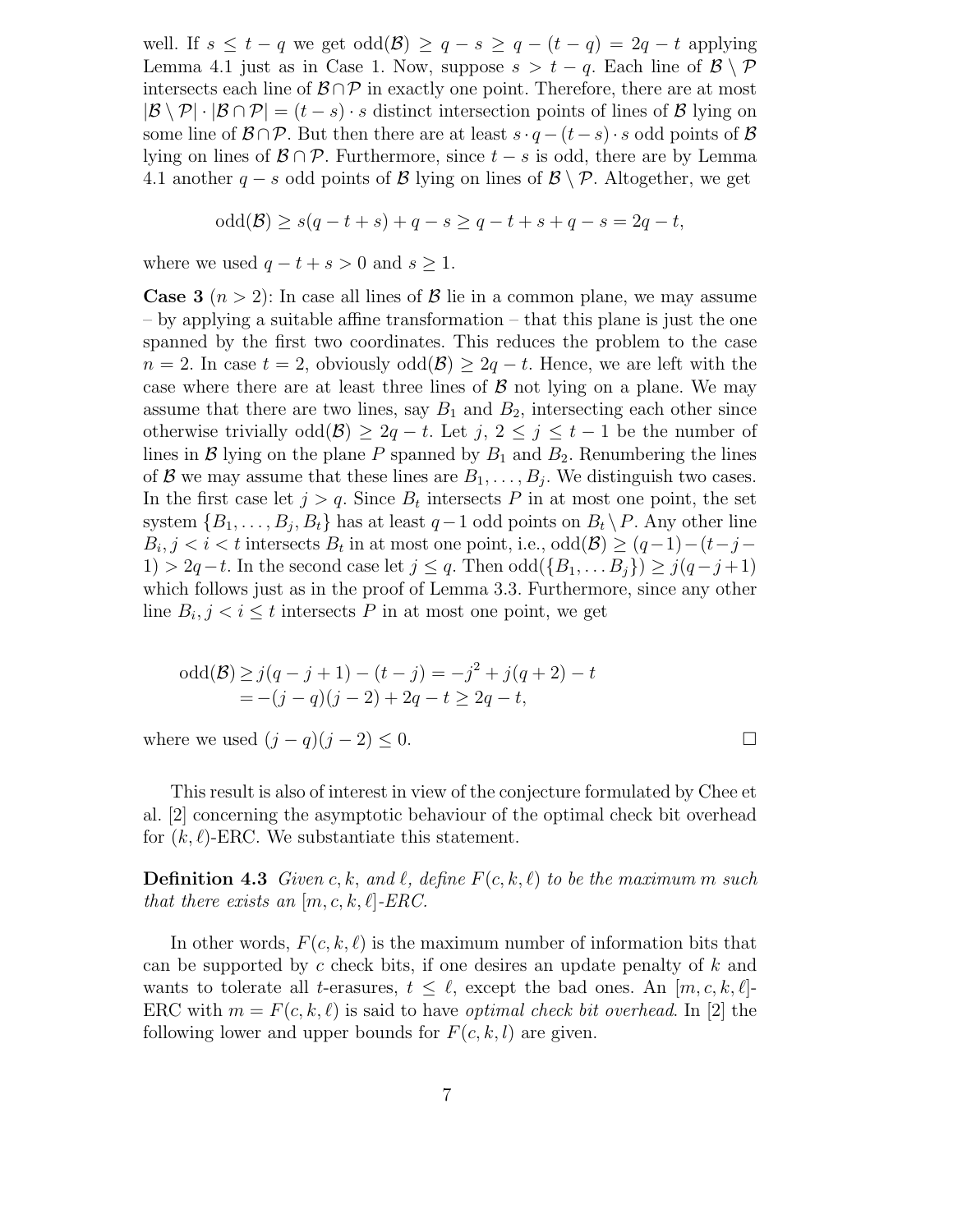**Theorem 4.4** For any fixed k and  $\ell$  such that  $1 \leq k \leq \ell$ , there exist positive constants  $a_1$  and  $a_2$  such that

$$
a_1 c^{(2k+1-\ell)/4} \le F(c, k, \ell) \le a_2 c^{k+1-\lfloor \ell/2 \rfloor},
$$

for all positive integer c.

Chee et al. [2] speak out the conjecture that the upper bound describes the true asymptotic behaviour of  $F(c, k, \ell)$ . Theorem 4.2 verifies this conjecture for the case  $k = q$ ,  $\ell = 2q - 1$  for odd prime powers q, as will be proved in the next corollary.

**Corollary 4.5** For an odd prime power q one has  $F(c, q, 2q - 1) = \Theta(c^2)$ . In particular,  $F(c, q, 2q - 1) \ge \frac{1}{q^4} \cdot c^2$ .

**Proof:** From Theorem 4.4 one gets  $F(c, q, 2q - 1) = O(c^2)$ . For any  $c >$ 0 pick the  $n \in \mathbb{N}$  such that  $q^n \leq c < q^{n+1}$ . By Theorem 4.2 there is an  $[q^{n-1}, q^{n-1} \cdot \frac{q^{n-1}}{q-1}, q, 2q-1]$ -ERC. Hence

$$
F(c, q, 2q - 1) \ge q^{n-1} \cdot \frac{q^{n-1}}{q-1} \ge (q^{n-1})^2 = \frac{1}{q^4} \cdot (q^{n+1})^2 \ge \frac{1}{q^4} \cdot c^2.
$$

We conclude this paper with the case where  $q$  is an even prime power.

**Theorem 4.6** If q is an even prime power and  $n \geq 2$  then the  $AG_1(n,q)$ -Steiner code is not a  $(q, q + 1)$ -ERC. In particular, there is a set system **B** consisting of  $q + 1$  lines of  $AG_1(n, q)$  such that  $odd(\mathcal{B})=0$ .

**Proof:** Obviously, it suffices to prove the assertion for  $n = 2$ . Note that  $1 = -1$  in  $GF(q)$  since q is an even prime power. Pick an arbitrary but fixed invertible element  $\omega \in \mathbb{GF}(q) \setminus \{0\}$ . We define the following  $q+1$  distinct lines of  $AG_1(2,q)$ :

$$
B_{\alpha} = \{\lambda \cdot (\omega + \alpha, \alpha) + (0, \alpha), \lambda \in \text{GF}(q)\}, \alpha \in \text{GF}(q),
$$
  

$$
B' = \{\lambda \cdot (\omega, \omega) + (0, \omega), \lambda \in \text{GF}(q)\},
$$

and  $\mathcal{B} := \{B_{\alpha} | \alpha \in \mathrm{GF}(q)\} \cup \{B'\}.$  We will show, that any two lines of  $\mathcal{B}$ intersect in exactly one point and that all intersection points are different. This implies that there are  $\frac{q(q+1)}{2}$  points in the set system  $\beta$  and any such point appears in exactly two lines of  $\mathcal{B}$ , i.e.,  $odd(\mathcal{B}) = 0$  which proves the theorem.

For any  $\alpha, \beta \in \mathrm{GF}(q), \alpha \neq \beta$ , one has  $\frac{\omega+\alpha}{\alpha} \neq \frac{\omega+\beta}{\beta}$  and  $\frac{\omega+\alpha}{\alpha} \neq \frac{\omega}{\omega}$ . In other words, any two lines of  $\beta$  are non-parallel and hence intersect in exactly one point. It is easily verified that